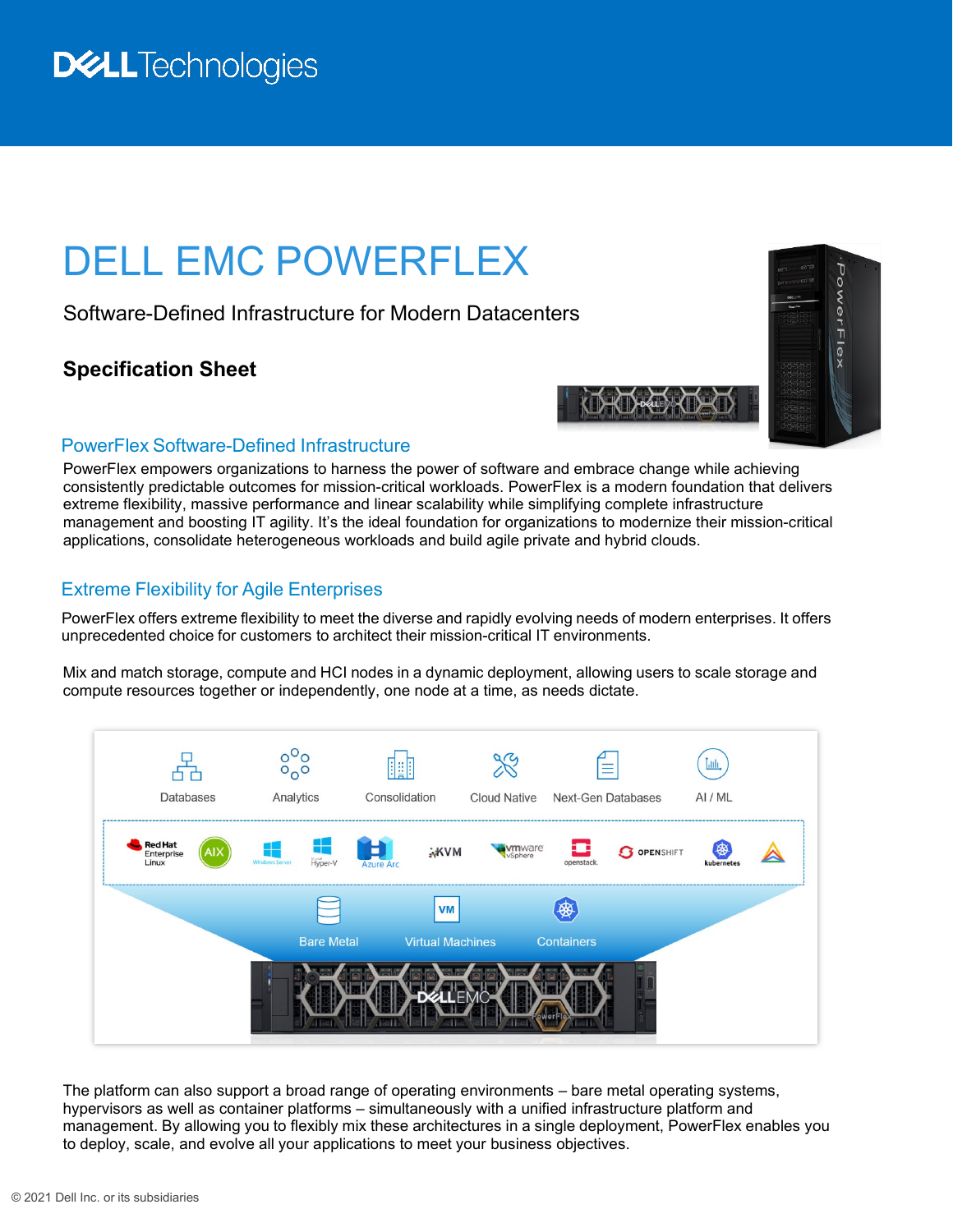#### Consistent Predictable Outcomes

PowerFlex offers a robust toolset for simplifying IT operations for the entire infrastructure with PowerFlex Manager, which automates complex LCM and IT operations tasks, boosting IT productivity and infrastructure predictability. PowerFlex Manager also offers standards-based open APIs and custom Ansible modules, making it simple to integrate with third party tools and custom workflows. Further, with CloudIQ, PowerFlex leverages an AI/ML-based approach to

infrastructure monitoring and management, ensuring simplicity and consistency at scale. PowerFlex is also optimized for a broad range of enterprise workloads with documented best practices, so you can deploy the most mission-critical workloads with ease while ensuring extraordinary outcomes.

|                                                     | <sup>۞</sup> PowerFlex Manager             |                                   |                          |          |                                                                                    |                                                      | Jobs In-Progress: 0 Running                                                                                                                                                                              | Search                 | $\alpha$                                                                                                                 |                                                        | $\bullet$                 |  |
|-----------------------------------------------------|--------------------------------------------|-----------------------------------|--------------------------|----------|------------------------------------------------------------------------------------|------------------------------------------------------|----------------------------------------------------------------------------------------------------------------------------------------------------------------------------------------------------------|------------------------|--------------------------------------------------------------------------------------------------------------------------|--------------------------------------------------------|---------------------------|--|
| <b>Ei</b> Dashboard                                 | 蒽 Services ↓                               | $\blacksquare$ Templates $\smile$ | <b>III Resources ∨</b>   | A Alerts |                                                                                    |                                                      |                                                                                                                                                                                                          | <b>Getting Started</b> | Quick Actions V                                                                                                          |                                                        | <b>III</b> Settings v   ¥ |  |
| Dashboard                                           |                                            |                                   |                          |          |                                                                                    |                                                      |                                                                                                                                                                                                          |                        |                                                                                                                          |                                                        |                           |  |
| <b>Service Overview</b>                             |                                            |                                   |                          |          | <b>Resource Overview</b>                                                           |                                                      | <b>Appliance Overview</b>                                                                                                                                                                                |                        |                                                                                                                          |                                                        |                           |  |
| <b>Service History</b><br>All Deployments<br>Health | $\checkmark$<br>Compliance<br>4<br>Healthy | Deployment                        | $\blacksquare$ 4 Healthy |          | <b>Discovered Resources</b><br>$\frac{1}{2}$ 8<br><b>Nodes</b><br>Node Health<br>8 | ■5<br>Switches<br><b>3</b> 1 Critical<br>A 0 Warning | Deploy New Service<br>+ Add a Template<br>+ Add Existing Service<br><b>O</b> Getting Started<br><b>Activity Log</b>                                                                                      |                        | PowerFlex Manager Appliance<br><b>Storage Utilized</b><br>A More than 75% capacity used<br>O More than 95% capacity used | View All                                               |                           |  |
|                                                     | <b>Total Services 4</b>                    |                                   |                          |          | Nodes<br><b>Total Nodes 8</b><br>Node Utilization in Services                      | 7 Healthy<br><b>Q</b> 0 Service Mode<br>© 0 Unknown  | The inventory finished for device pfxm-gw-01<br>system<br>The scheduled inventory job Job-9597a2f2-474d-47a6-a2c1-<br>197ad61ca582 completed for service tag All PowerFlex Gateway<br>devices.<br>system |                        |                                                                                                                          | June 16, 2021<br>11:01 AM<br>June 16, 2021<br>11:00 AM |                           |  |
| Deployed By:<br>Deployed On:                        | PowerFlex01-Gateway                        | admin<br>April 17, 2021 2:30 PM   |                          |          |                                                                                    |                                                      | The inventory started for device pfxm-gw-01.<br>system                                                                                                                                                   |                        |                                                                                                                          | June 16, 2021<br>11:00 AM                              |                           |  |
| fii 1                                               | $\boxed{3}$                                |                                   |                          |          | 00%                                                                                | <b>Used</b><br>Not Used                              | The scheduled inventory job Job-9597a2f2-474d-47a6-a2c1-<br>197ad61ca582 started for service tag All PowerFlex Gateway<br>devices.<br>system                                                             |                        |                                                                                                                          | June 16, 2021<br>11:00 AM                              |                           |  |
| PowerFlex01-GUI<br>Deployed By:<br>Deployed On:     |                                            | admin<br>April 17, 2021 8:50 PM   |                          |          | Used                                                                               |                                                      | The job to check for a new compliance file finished and 0 new<br>compliance files were found.<br>system                                                                                                  |                        |                                                                                                                          | June 16, 2021<br>10:20 AM                              |                           |  |

### PowerFlex Deployment Options

With PowerFlex, you have choice and flexibility in how you choose to consume the PowerFlex architecture:

- PowerFlex rack is a fully engineered system with integrated networking. It is designed to simplify deployment and acceleratetime to value.
- PowerFlex appliance is a flexible solution with a small starting point and massive scale potential. PowerFlex applianceprovides a broad choice of supported networking.
- PowerFlex is also available with OpEx-based consumption options with APEX Custom Solutions. Customers can choosebetween APEX Flex on Demand and APEX Datacenter Utility based on their unique requirements.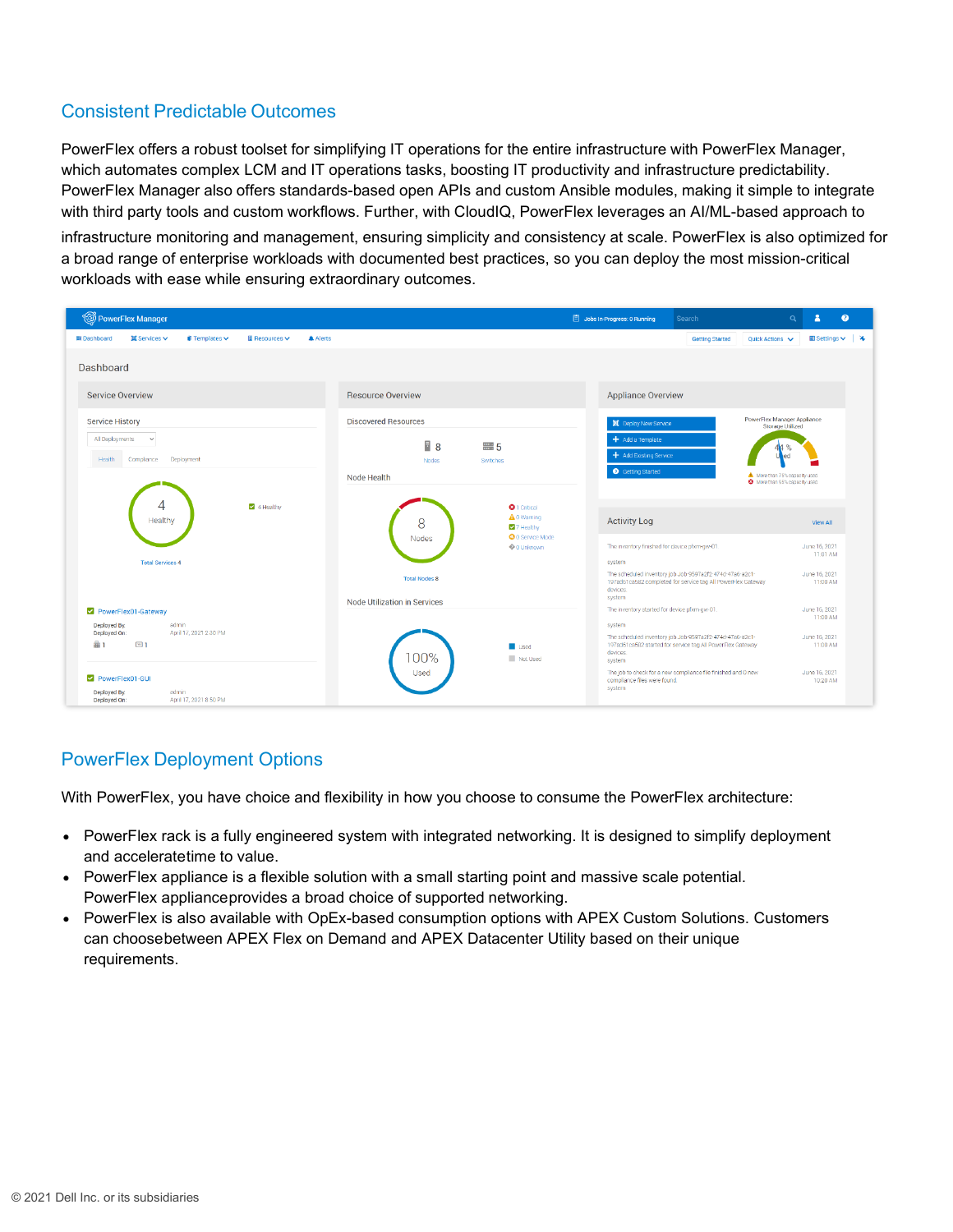|                                                                | <b>PowerFlex R640</b>                                                                                  | <b>PowerFlex R740xd</b>        | <b>PowerFlex R840</b> |  |  |
|----------------------------------------------------------------|--------------------------------------------------------------------------------------------------------|--------------------------------|-----------------------|--|--|
|                                                                | <b>Compute, Storage and Memory (per Node)</b>                                                          |                                |                       |  |  |
| <b>Chassis</b>                                                 | $1$ RU                                                                                                 | 2 RU                           |                       |  |  |
| <b>CPU technology</b>                                          |                                                                                                        | 2 <sup>nd</sup> Gen Intel Xeon |                       |  |  |
| <b>CPU</b> sockets                                             |                                                                                                        | Two                            | Four                  |  |  |
| <b>CPU cores (total)</b>                                       |                                                                                                        | $8 - 56$                       | $16 - 112$            |  |  |
| <b>CPU frequency</b>                                           | 2.1 GHz - 3.8 GHz                                                                                      |                                | 2.1 GHz - 3.8 GHz     |  |  |
| RAM*                                                           |                                                                                                        | 96 GB - 3072 GB                | 384 GB - 6144 GB      |  |  |
| <b>Maximum storage</b><br>capacity (raw TB)                    | 76TB SAS<br>128TB SAS<br><b>38TB SATA</b><br>92TB SATA<br>76TB NVMe<br>128TB NVMe                      |                                |                       |  |  |
| Drive bays                                                     | $10 \times 2.5"$<br>$24 \times 2.5"$                                                                   |                                |                       |  |  |
| NVDIMM + RDIMM<br><b>Support</b>                               | Yes <sup>†</sup><br>Yes                                                                                |                                |                       |  |  |
| <b>Boot solution</b>                                           |                                                                                                        | 240 GB SATA M.2 (RAID1) "BOSS" |                       |  |  |
| <b>Nvidia GPU Options</b>                                      | T4<br>M <sub>10</sub> , A <sub>100</sub> , A <sub>30</sub> , A <sub>40</sub> , T <sub>4</sub>          |                                |                       |  |  |
| <b>PowerFlex network</b><br>connectivity<br>(standard 4x 25Gb) | Intel $X710^{\ddagger}$ rNDC<br>Mellanox ConnectX-4 rNDC<br>Mellanox ConnectX-4<br>Mellanox ConnectX-6 |                                |                       |  |  |
| <b>Management port</b>                                         | <b>iDRAC 9 Out of Band Management</b>                                                                  |                                |                       |  |  |

|                                                         | <b>PowerFlex R650</b>                         | <b>PowerFlex R750</b>                 | <b>PowerFlex R6525</b> |
|---------------------------------------------------------|-----------------------------------------------|---------------------------------------|------------------------|
|                                                         | <b>Compute, Storage and Memory (per Node)</b> |                                       |                        |
| <b>Chassis</b>                                          | 1 <sub>RU</sub>                               | 2 RU                                  | 1 RU                   |
| <b>CPU technology</b>                                   |                                               | 3rd Gen Intel Xeon                    | 3rd Gen AMD EPIC       |
| <b>CPU</b> sockets                                      |                                               | Two                                   |                        |
| <b>CPU cores (total)</b>                                |                                               | $16 - 80$                             | $16 - 124$             |
| <b>CPU</b> frequency                                    | 2.00 GHz - 3.60 GHz                           |                                       | 2.00 GHz - 3.70 GHz    |
| RAM*                                                    |                                               |                                       |                        |
| <b>Maximum storage</b><br>capacity (raw TB)             | 76TB SAS<br><b>38TB SATA</b><br>76TB NVMe     | 128TB SAS<br>92TB SATA<br>128TB NVMe  | diskless               |
| Drive bays                                              | $10 \times 2.5$ "                             |                                       | $24 \times 2.5"$       |
| NVDIMM + RDIMM<br><b>Support</b>                        | <b>Yes</b>                                    |                                       | No                     |
| <b>Boot solution</b>                                    |                                               | 240 GB SATA M.2 (RAID1) "BOSS"        |                        |
| <b>Nvidia GPU Options</b>                               | T <sub>4</sub>                                | M10, A100, A30, A40, T4               | T <sub>4</sub>         |
| PowerFlex network<br>connectivity<br>(standard 4x 25Gb) |                                               |                                       |                        |
| <b>Management port</b>                                  |                                               | <b>iDRAC 9 Out of Band Management</b> |                        |

\* Adding NVDIMM reduces maximum memory capacity

† R640 does not support both NVMe and NVDIMM together

‡ 10Gb NIC only supported on PowerFlex rack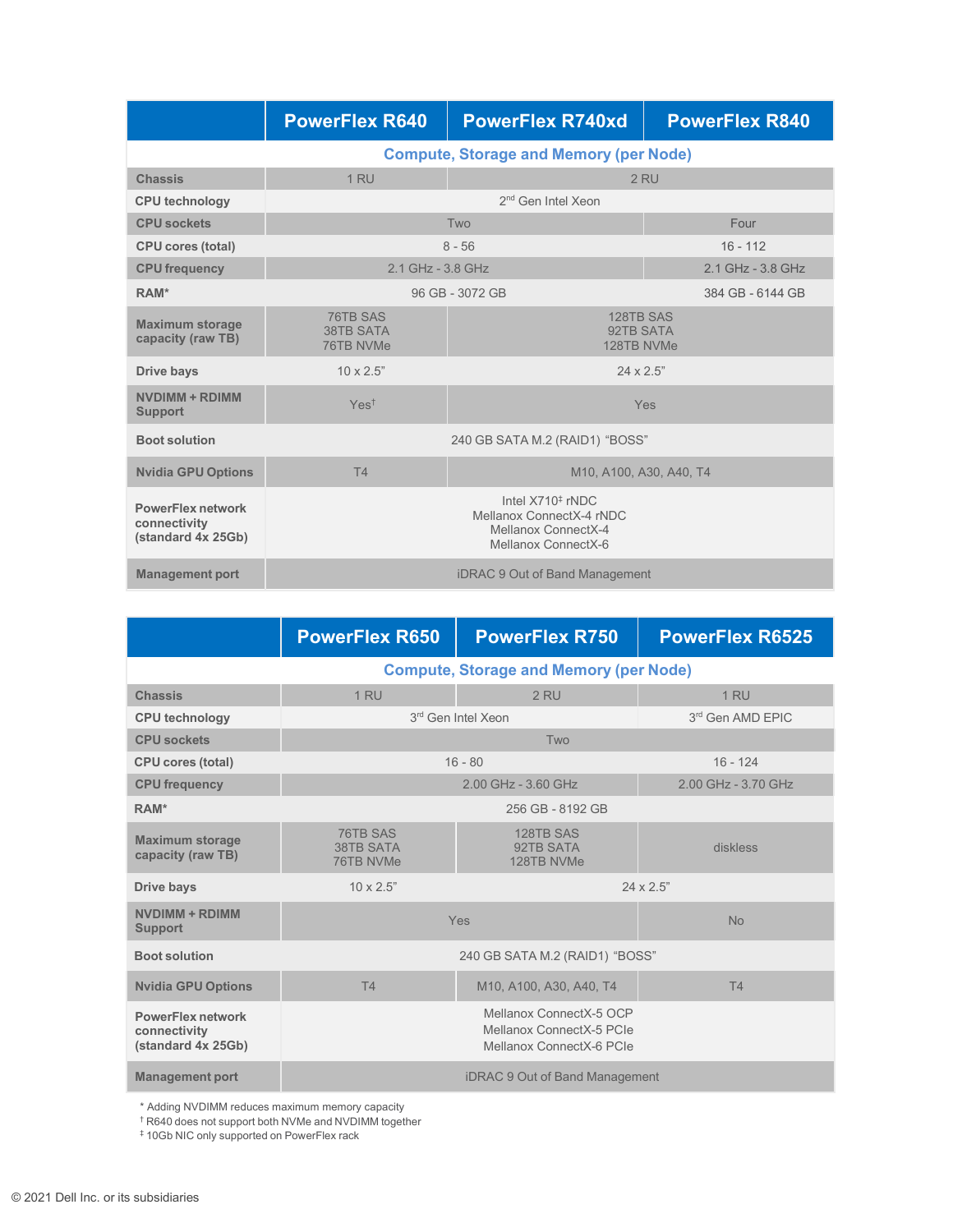| <b>PowerFlex Clustering, Scaling and Management</b>                             |                                                                                                                           |                                                                                                                                                                                                                                                       |  |  |  |  |
|---------------------------------------------------------------------------------|---------------------------------------------------------------------------------------------------------------------------|-------------------------------------------------------------------------------------------------------------------------------------------------------------------------------------------------------------------------------------------------------|--|--|--|--|
| <b>Min Nodes Per Cluster</b><br>(Two-Layer Configuration)                       |                                                                                                                           | 4 Storage Only nodes minimum (6 or more recommended),<br>1 to 3 Compute Only nodes (depending on host OS)                                                                                                                                             |  |  |  |  |
| <b>Min Nodes Per Cluster</b><br>(HCI Configuration)                             | 4 HCI Nodes minimum (6 or more recommended)                                                                               |                                                                                                                                                                                                                                                       |  |  |  |  |
| <b>Scaling Increments</b>                                                       | 1 Node (HCI, Compute Only or Storage Only) <sup>†</sup>                                                                   |                                                                                                                                                                                                                                                       |  |  |  |  |
| <b>PowerFlex Manager</b><br><b>Management Node</b><br>Requirements <sup>#</sup> | <b>Jump Server</b><br><b>PowerFlex Gateway</b><br>PowerFlex UI<br><b>SRS</b><br>PowerFlex Manager<br>CloudLink (optional) | 4GB RAM, 2 vCPU, 300GB storage<br>8GB RAM, 2 vCPU, 16GB storage<br>6GB RAM, 2 vCPU, 16GB storage<br>4GB RAM. 2 vCPU. 16GB storage<br>32GB RAM, 8 vCPU, 200GB storage<br>6GB RAM, 4 vCPU, 64GB storage<br>(These are all supplied as virtual machines) |  |  |  |  |

\* In 2-layer environments where existing compute nodes are to be utilized or compute nodes are running an operating system not supported by PowerFlex Manager, the minimum requirement is for four storage nodes only.

 $^\dagger$  A single node is the minimum scaling required to expand an existing Storage Pool. Creation of a net new Storage Pool requires the addition of a minimum of 3 Storage or HCI Nodes.

‡ New PowerFlex appliance deployments include a single-node management controller (with an option for three-node for larger systems). New PowerFlex integrated rack deployments include a three-node management controller. Both PowerFlex Management Controller options are ESXi based.

| <b>PowerFlex Manager Supported Switches</b> |                                                                                                                                                                                                                                                   |  |  |  |  |
|---------------------------------------------|---------------------------------------------------------------------------------------------------------------------------------------------------------------------------------------------------------------------------------------------------|--|--|--|--|
| Management Switches*                        | Cisco Nexus 3172TQ. Cisco Nexus 31108TC-V. Cisco Nexus<br>92348GC-X, Dell EMC S4148T-ON                                                                                                                                                           |  |  |  |  |
| Access or Leaf Switches                     | Cisco Nexus 3132QX, Cisco Nexus 3164Q, Cisco Nexus<br>93180YC-EX, Cisco Nexus 93180YC-FX, Cisco Nexus 93240YC-<br>FX2, Dell S5048F-ON, Dell S5248F-ON, Dell S5296F-ON <sup>‡</sup> , Dell<br>S5224F-ON <sup>‡</sup> , Dell S4148F-ON <sup>‡</sup> |  |  |  |  |
| Aggregation or Spine<br><b>Switches</b>     | Cisco Nexus 9236C. Cisco Nexus 9336C-FX2. Cisco Nexus 9332-<br>PQ, Cisco Nexus 9364C, Cisco Nexus 9364C-GX, Dell EMC<br>S5232F-ON                                                                                                                 |  |  |  |  |

\* For PowerFlex appliance, the management switch can be "bring your own".

† RJ45 only supported on PowerFlex rack

‡ PowerFlex appliance only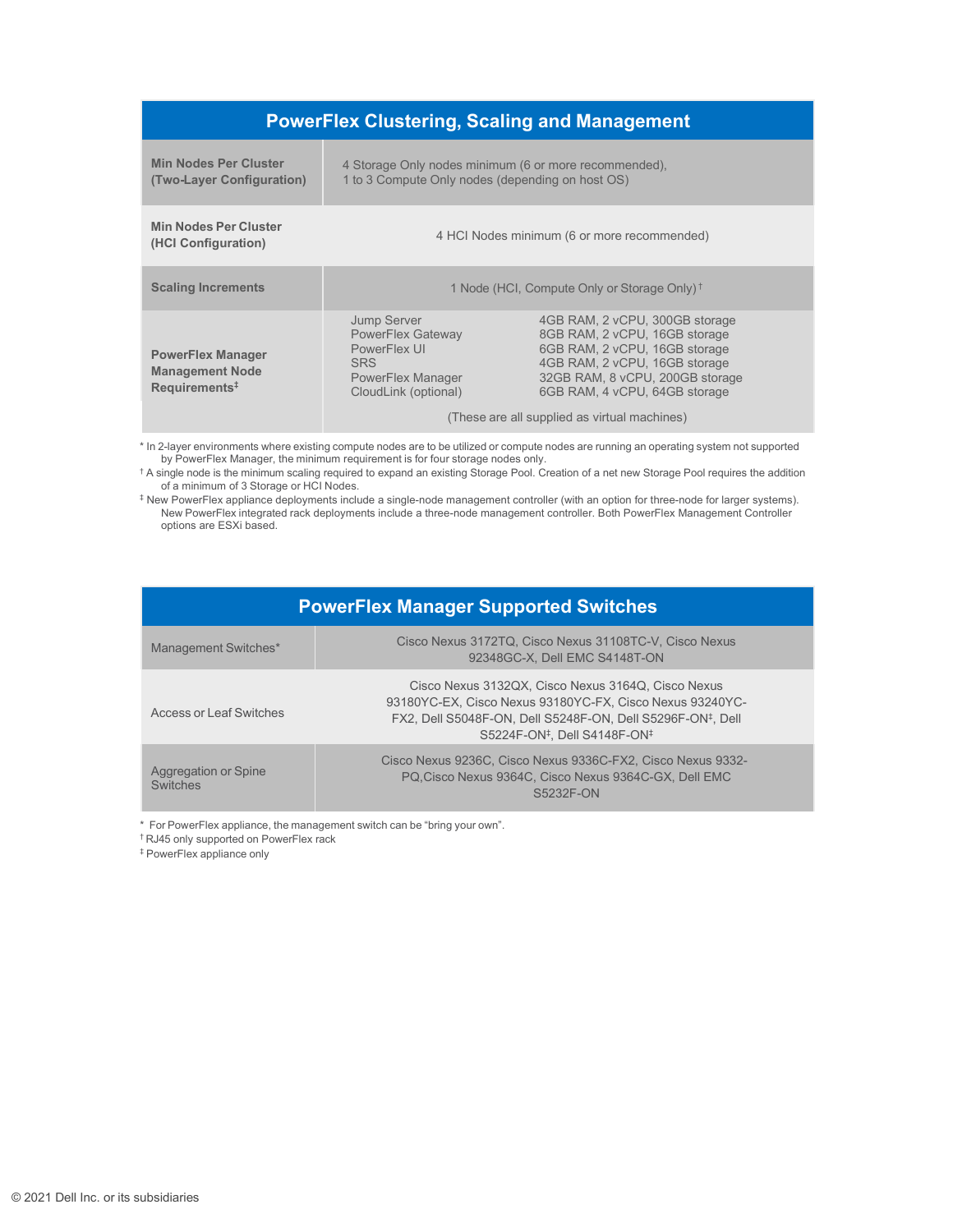|                                       | <b>PowerFlex R640</b>                                                               |                                                               | <b>PowerFlex R740xd</b>                                                                   |                                                                      | <b>PowerFlex R840</b>                          |  |
|---------------------------------------|-------------------------------------------------------------------------------------|---------------------------------------------------------------|-------------------------------------------------------------------------------------------|----------------------------------------------------------------------|------------------------------------------------|--|
|                                       | <b>Power and Dimensions</b>                                                         |                                                               |                                                                                           |                                                                      |                                                |  |
| High-efficiency dual<br>redundant PSU | 1100W -48V DC<br>750W 100 - 240V AC<br>1100W 100V - 240V AC<br>1600W 100V - 240V AC |                                                               | 1100W 100 - 240V AC<br>1600W100 - 240V AC<br>2000W 200V - 240V AC<br>2400W 200V - 240V AC | 1600W 200V - 240V AC<br>2000W 200V - 240V AC<br>2400W 200V - 240V AC |                                                |  |
| <b>Redundant</b><br>cooling fans      | 8                                                                                   | 6                                                             |                                                                                           | $4$ or 6                                                             |                                                |  |
| <b>Physical dimensions</b>            | H<br>W<br>D<br>Wgt                                                                  | H<br>42 8mm<br>W<br>434mm<br>734mm<br>$\Box$<br>21.9kg<br>Wgt | 86.8mm<br>434mm<br>679mm<br>28.1kg                                                        | Н<br>W<br>D<br>Wgt                                                   | 86.8mm<br>434mm<br>679 <sub>mm</sub><br>28.1kg |  |

|                                              | <b>PowerFlex R650</b>                                                                                |   | <b>PowerFlex R750</b>   |                                                                                                                 |                                                                                                      | <b>PowerFlex R6525</b>                                     |  |
|----------------------------------------------|------------------------------------------------------------------------------------------------------|---|-------------------------|-----------------------------------------------------------------------------------------------------------------|------------------------------------------------------------------------------------------------------|------------------------------------------------------------|--|
|                                              | <b>Power and Dimensions</b>                                                                          |   |                         |                                                                                                                 |                                                                                                      |                                                            |  |
| <b>High-efficiency dual</b><br>redundant PSU | 800W 100-240Vac / 240Vdc<br>1100W 100-240Vac / 240Vdc<br>1400W 100-240Vac / 240Vdc<br>1100W 48-60Vdc |   | 1100W 48-60Vdc          | 800W 100-240Vac / 240Vdc<br>1100W 100-240Vac / 240Vdc<br>1400W 100-240Vac / 240Vdc<br>2400W 100-240Vac / 240Vdc | 800W 100-240Vac / 240Vdc<br>1100W 100-240Vac / 240Vdc<br>1400W 100-240Vac / 240Vdc<br>1100W 48-60Vdc |                                                            |  |
| Redundant<br>cooling fans                    | 8                                                                                                    | 6 |                         |                                                                                                                 | 8                                                                                                    |                                                            |  |
| <b>Physical dimensions</b>                   | Н<br>42 8mm<br>W<br>434mm<br>D<br>751 <sub>mm</sub><br>Wgt<br>21.2 <sub>kq</sub>                     |   | Н<br>W<br>$\Box$<br>Wgt | 86.8mm<br>434mm<br>700mm<br>35.3kg                                                                              | Н<br>W<br>D<br>Wgt                                                                                   | 42 8mm<br>434mm<br>751 <sub>mm</sub><br>21.2 <sub>kq</sub> |  |

|                           | <b>PowerFlex R640</b>               | <b>PowerFlex R740xd</b>                 | <b>PowerFlex R840</b>               |
|---------------------------|-------------------------------------|-----------------------------------------|-------------------------------------|
|                           |                                     | <b>Environmental and Certifications</b> |                                     |
| <b>Ambient operating</b>  | 10 $^{\circ}$ C to 30 $^{\circ}$ C  | $10^{\circ}$ C to $30^{\circ}$ C        | 10 $^{\circ}$ C to 30 $^{\circ}$ C  |
| temperature               | $50^{\circ}$ F to $86^{\circ}$ F    | $50^{\circ}$ F to $86^{\circ}$ F        | $50^{\circ}$ F to $86^{\circ}$ F    |
| Storage temperature       | $-40^{\circ}$ C to $+65^{\circ}$ C  | $-40^{\circ}$ C to $+65^{\circ}$ C      | $-40^{\circ}$ C to $+65^{\circ}$ C  |
| range                     | $-40^{\circ}$ F to $+149^{\circ}$ F | $-40^{\circ}$ F to $+149^{\circ}$ F     | $-40^{\circ}$ F to $+149^{\circ}$ F |
| <b>Operating relative</b> | 10% to 80%                          | 10% to 80%                              | 10% to 80%                          |
| humidity                  | (non-condensing)                    | (non-condensing)                        | (non-condensing)                    |
| Operating altitude with   | 3048m                               | 3048m                                   | 3048m                               |
| no deratings              | approx. 10,000 ft                   | approx. 10,000 ft                       | approx. 10,000 ft                   |

|                           | <b>PowerFlex R650</b>               | <b>PowerFlex R750</b>                   | <b>PowerFlex R6525</b>              |
|---------------------------|-------------------------------------|-----------------------------------------|-------------------------------------|
|                           |                                     | <b>Environmental and Certifications</b> |                                     |
| <b>Ambient operating</b>  | 10 $^{\circ}$ C to 30 $^{\circ}$ C  | $10^{\circ}$ C to $30^{\circ}$ C        | 10 $^{\circ}$ C to 30 $^{\circ}$ C  |
| temperature               | $50^{\circ}$ F to $86^{\circ}$ F    | $50^{\circ}$ F to $86^{\circ}$ F        | $50^{\circ}$ F to $86^{\circ}$ F    |
| Storage temperature       | $-40^{\circ}$ C to $+65^{\circ}$ C  | $-40^{\circ}$ C to $+65^{\circ}$ C      | $-40^{\circ}$ C to $+65^{\circ}$ C  |
| range                     | $-40^{\circ}$ F to $+149^{\circ}$ F | $-40^{\circ}$ F to $+149^{\circ}$ F     | $-40^{\circ}$ F to $+149^{\circ}$ F |
| <b>Operating relative</b> | 8% to 80%                           | 8% to 80%                               | 8% to 80%                           |
| humidity                  | (non-condensing)                    | (non-condensing)                        | (non-condensing)                    |
| Operating altitude with   | 3048m                               | 3048m                                   | 3048m                               |
| no deratings              | approx. 10,000 ft                   | approx. 10,000 ft                       | approx. 10,000 ft                   |